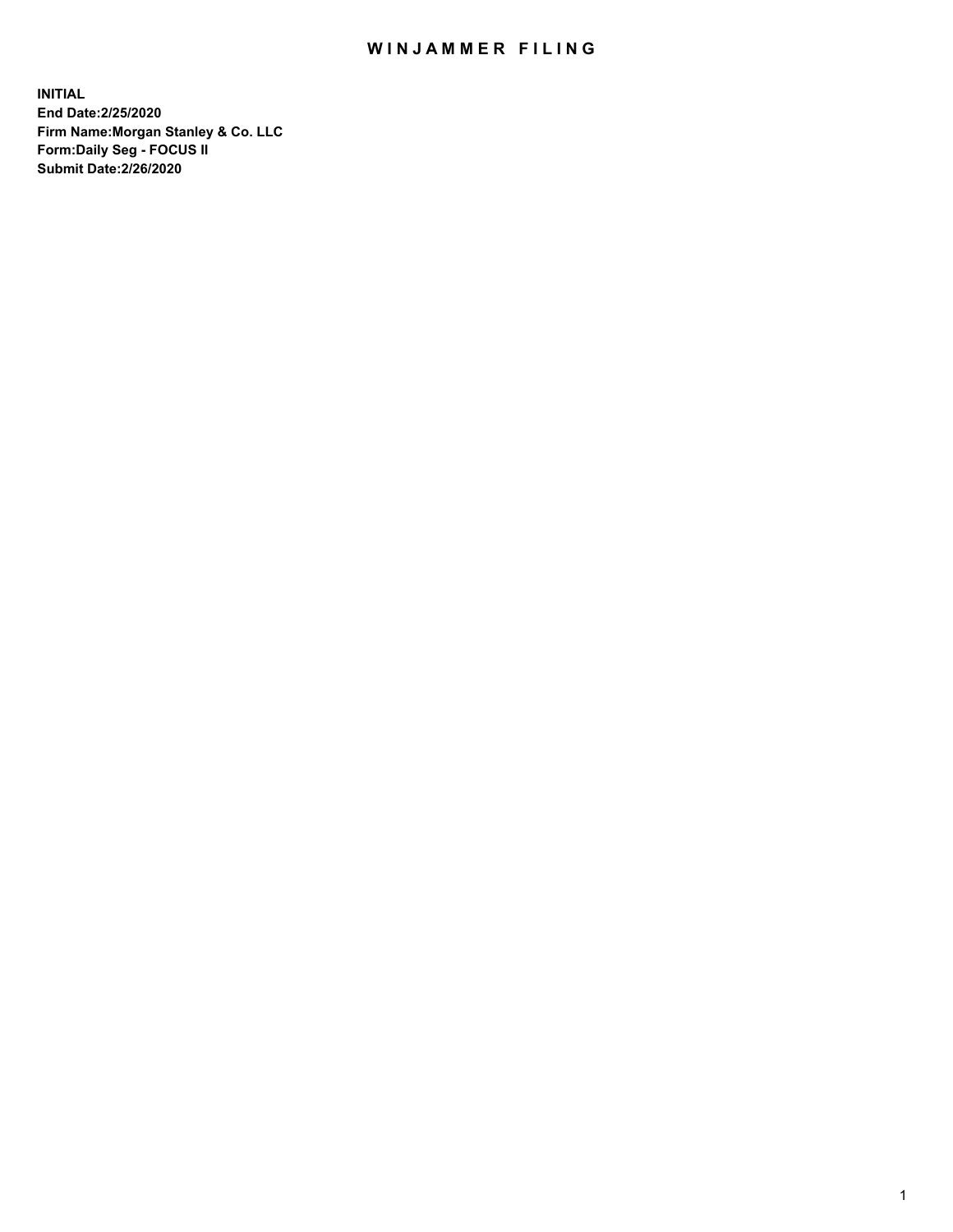**INITIAL End Date:2/25/2020 Firm Name:Morgan Stanley & Co. LLC Form:Daily Seg - FOCUS II Submit Date:2/26/2020 Daily Segregation - Cover Page**

| Name of Company                                                                                                                                                                                                                                                                                                                | Morgan Stanley & Co. LLC                                |
|--------------------------------------------------------------------------------------------------------------------------------------------------------------------------------------------------------------------------------------------------------------------------------------------------------------------------------|---------------------------------------------------------|
| <b>Contact Name</b>                                                                                                                                                                                                                                                                                                            | <b>Ikram Shah</b>                                       |
| <b>Contact Phone Number</b>                                                                                                                                                                                                                                                                                                    | 212-276-0963                                            |
| <b>Contact Email Address</b>                                                                                                                                                                                                                                                                                                   | Ikram.shah@morganstanley.com                            |
| FCM's Customer Segregated Funds Residual Interest Target (choose one):<br>a. Minimum dollar amount: ; or<br>b. Minimum percentage of customer segregated funds required:% ; or<br>c. Dollar amount range between: and; or<br>d. Percentage range of customer segregated funds required between:% and%.                         | 235,000,000<br><u>0</u><br><u>00</u><br><u>00</u>       |
| FCM's Customer Secured Amount Funds Residual Interest Target (choose one):<br>a. Minimum dollar amount: ; or<br>b. Minimum percentage of customer secured funds required:%; or<br>c. Dollar amount range between: and; or<br>d. Percentage range of customer secured funds required between:% and%.                            | 140,000,000<br><u>0</u><br><u>0 0</u><br>0 <sub>0</sub> |
| FCM's Cleared Swaps Customer Collateral Residual Interest Target (choose one):<br>a. Minimum dollar amount: ; or<br>b. Minimum percentage of cleared swaps customer collateral required:% ; or<br>c. Dollar amount range between: and; or<br>d. Percentage range of cleared swaps customer collateral required between:% and%. | 92,000,000<br><u>0</u><br><u>00</u><br>00               |

Attach supporting documents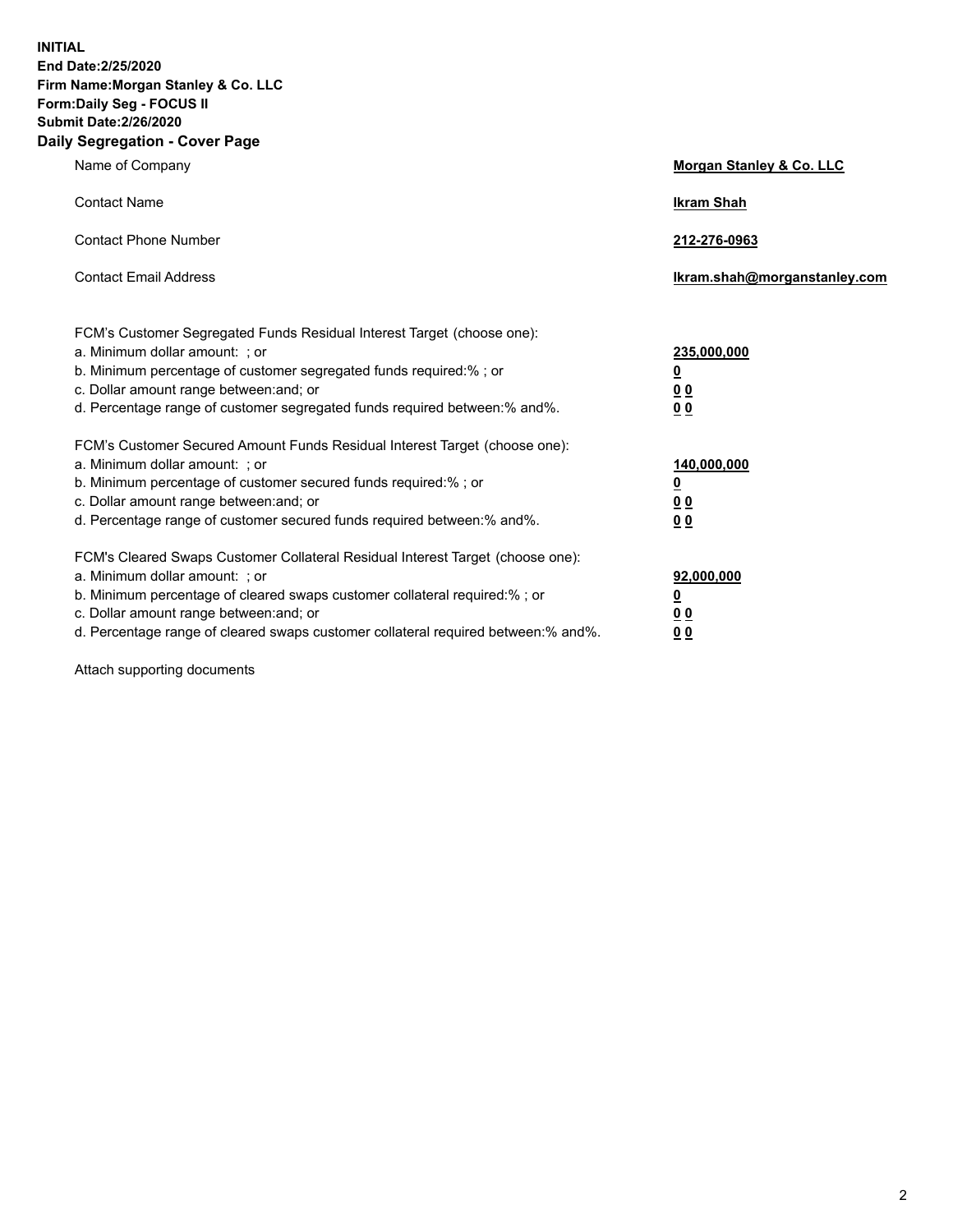## **INITIAL End Date:2/25/2020 Firm Name:Morgan Stanley & Co. LLC Form:Daily Seg - FOCUS II Submit Date:2/26/2020 Daily Segregation - Secured Amounts** Foreign Futures and Foreign Options Secured Amounts Amount required to be set aside pursuant to law, rule or regulation of a foreign government or a rule of a self-regulatory organization authorized thereunder **0** [7305] 1. Net ledger balance - Foreign Futures and Foreign Option Trading - All Customers A. Cash **3,808,651,221** [7315] B. Securities (at market) **2,225,222,683** [7317] 2. Net unrealized profit (loss) in open futures contracts traded on a foreign board of trade **-758,046,185** [7325] 3. Exchange traded options a. Market value of open option contracts purchased on a foreign board of trade **5,872,395** [7335] b. Market value of open contracts granted (sold) on a foreign board of trade **-9,399,814** [7337] 4. Net equity (deficit) (add lines 1. 2. and 3.) **5,272,300,300** [7345] 5. Account liquidating to a deficit and account with a debit balances - gross amount **394,404,781** [7351] Less: amount offset by customer owned securities **-387,361,864** [7352] **7,042,917** [7354] 6. Amount required to be set aside as the secured amount - Net Liquidating Equity Method (add lines 4 and 5) **5,279,343,217** [7355] 7. Greater of amount required to be set aside pursuant to foreign jurisdiction (above) or line 6. **5,279,343,217** [7360] FUNDS DEPOSITED IN SEPARATE REGULATION 30.7 ACCOUNTS 1. Cash in banks A. Banks located in the United States **284,239,056** [7500] B. Other banks qualified under Regulation 30.7 **557,050,951** [7520] **841,290,007** [7530] 2. Securities A. In safekeeping with banks located in the United States **440,484,481** [7540] B. In safekeeping with other banks qualified under Regulation 30.7 **0** [7560] **440,484,481** [7570] 3. Equities with registered futures commission merchants A. Cash **15,677,277** [7580] B. Securities **0** [7590] C. Unrealized gain (loss) on open futures contracts **5,989,289** [7600] D. Value of long option contracts **0** [7610] E. Value of short option contracts **0** [7615] **21,666,566** [7620] 4. Amounts held by clearing organizations of foreign boards of trade A. Cash **0** [7640] B. Securities **0** [7650] C. Amount due to (from) clearing organization - daily variation **0** [7660] D. Value of long option contracts **0** [7670] E. Value of short option contracts **0** [7675] **0** [7680] 5. Amounts held by members of foreign boards of trade A. Cash **3,236,599,510** [7700] B. Securities **1,784,738,202** [7710] C. Unrealized gain (loss) on open futures contracts **-764,035,474** [7720] D. Value of long option contracts **5,872,395** [7730] E. Value of short option contracts **-9,399,814** [7735] **4,253,774,819** [7740] 6. Amounts with other depositories designated by a foreign board of trade **0** [7760] 7. Segregated funds on hand **0** [7765] 8. Total funds in separate section 30.7 accounts **5,557,215,873** [7770] 9. Excess (deficiency) Set Aside for Secured Amount (subtract line 7 Secured Statement Page 1 from Line 8) **277,872,656** [7380]

- 10. Management Target Amount for Excess funds in separate section 30.7 accounts **140,000,000** [7780]
- 11. Excess (deficiency) funds in separate 30.7 accounts over (under) Management Target **137,872,656** [7785]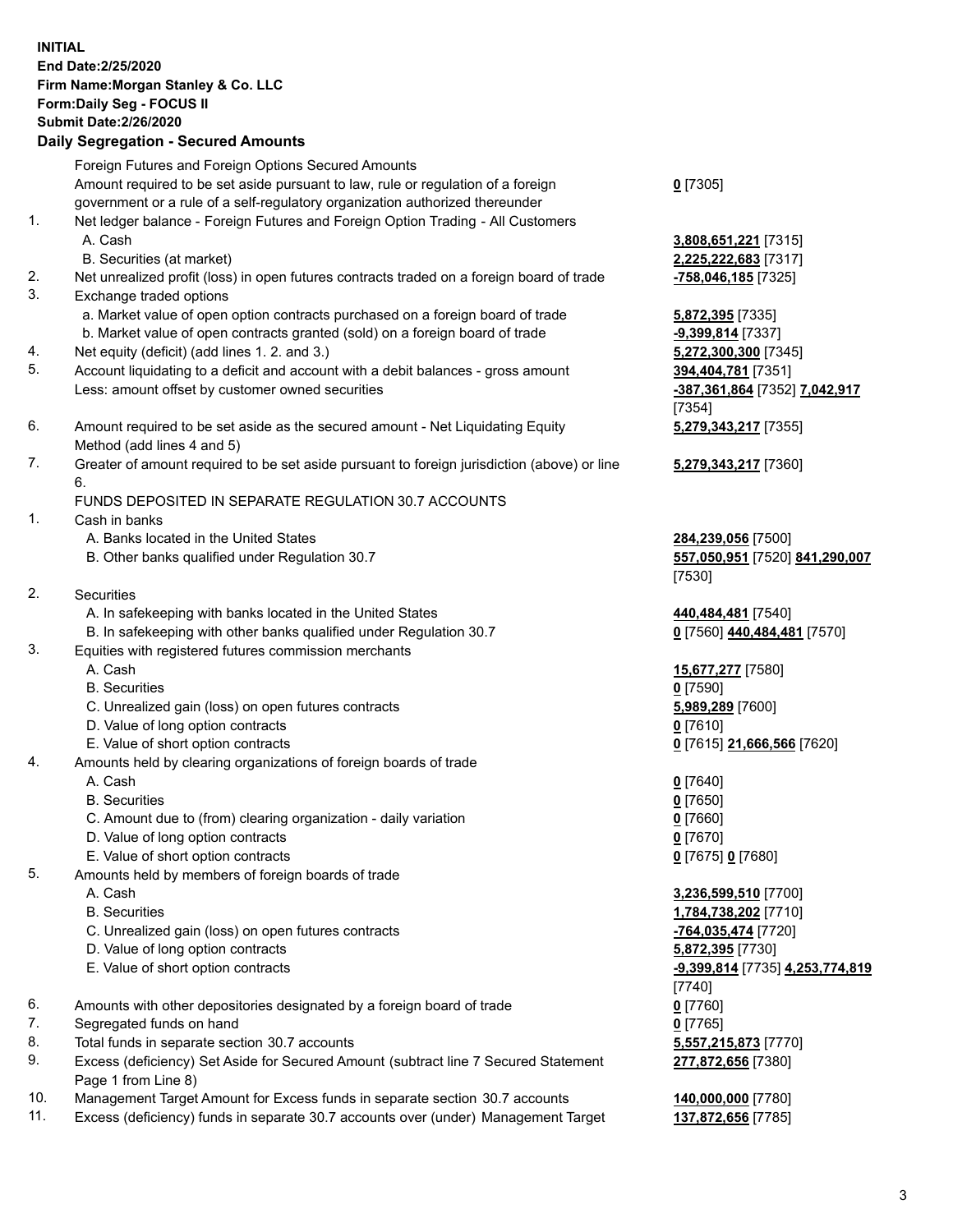**INITIAL End Date:2/25/2020 Firm Name:Morgan Stanley & Co. LLC Form:Daily Seg - FOCUS II Submit Date:2/26/2020 Daily Segregation - Segregation Statement** SEGREGATION REQUIREMENTS(Section 4d(2) of the CEAct) 1. Net ledger balance A. Cash **10,328,501,191** [7010] B. Securities (at market) **5,889,218,256** [7020] 2. Net unrealized profit (loss) in open futures contracts traded on a contract market **-249,631,960** [7030] 3. Exchange traded options A. Add market value of open option contracts purchased on a contract market **622,302,801** [7032] B. Deduct market value of open option contracts granted (sold) on a contract market **-483,617,294** [7033] 4. Net equity (deficit) (add lines 1, 2 and 3) **16,106,772,994** [7040] 5. Accounts liquidating to a deficit and accounts with debit balances - gross amount **877,605,603** [7045] Less: amount offset by customer securities **-873,285,919** [7047] **4,319,684** [7050] 6. Amount required to be segregated (add lines 4 and 5) **16,111,092,678** [7060] FUNDS IN SEGREGATED ACCOUNTS 7. Deposited in segregated funds bank accounts A. Cash **3,356,607,356** [7070] B. Securities representing investments of customers' funds (at market) **0** [7080] C. Securities held for particular customers or option customers in lieu of cash (at market) **878,524,442** [7090] 8. Margins on deposit with derivatives clearing organizations of contract markets A. Cash **7,632,913,527** [7100] B. Securities representing investments of customers' funds (at market) **0** [7110] C. Securities held for particular customers or option customers in lieu of cash (at market) **5,010,693,814** [7120] 9. Net settlement from (to) derivatives clearing organizations of contract markets **-568,675,488** [7130] 10. Exchange traded options A. Value of open long option contracts **622,302,801** [7132] B. Value of open short option contracts **-483,617,294** [7133] 11. Net equities with other FCMs A. Net liquidating equity **9,285,517** [7140] B. Securities representing investments of customers' funds (at market) **0** [7160] C. Securities held for particular customers or option customers in lieu of cash (at market) **0** [7170] 12. Segregated funds on hand **0** [7150] 13. Total amount in segregation (add lines 7 through 12) **16,458,034,675** [7180] 14. Excess (deficiency) funds in segregation (subtract line 6 from line 13) **346,941,997** [7190] 15. Management Target Amount for Excess funds in segregation **235,000,000** [7194]

16. Excess (deficiency) funds in segregation over (under) Management Target Amount Excess

**111,941,997** [7198]